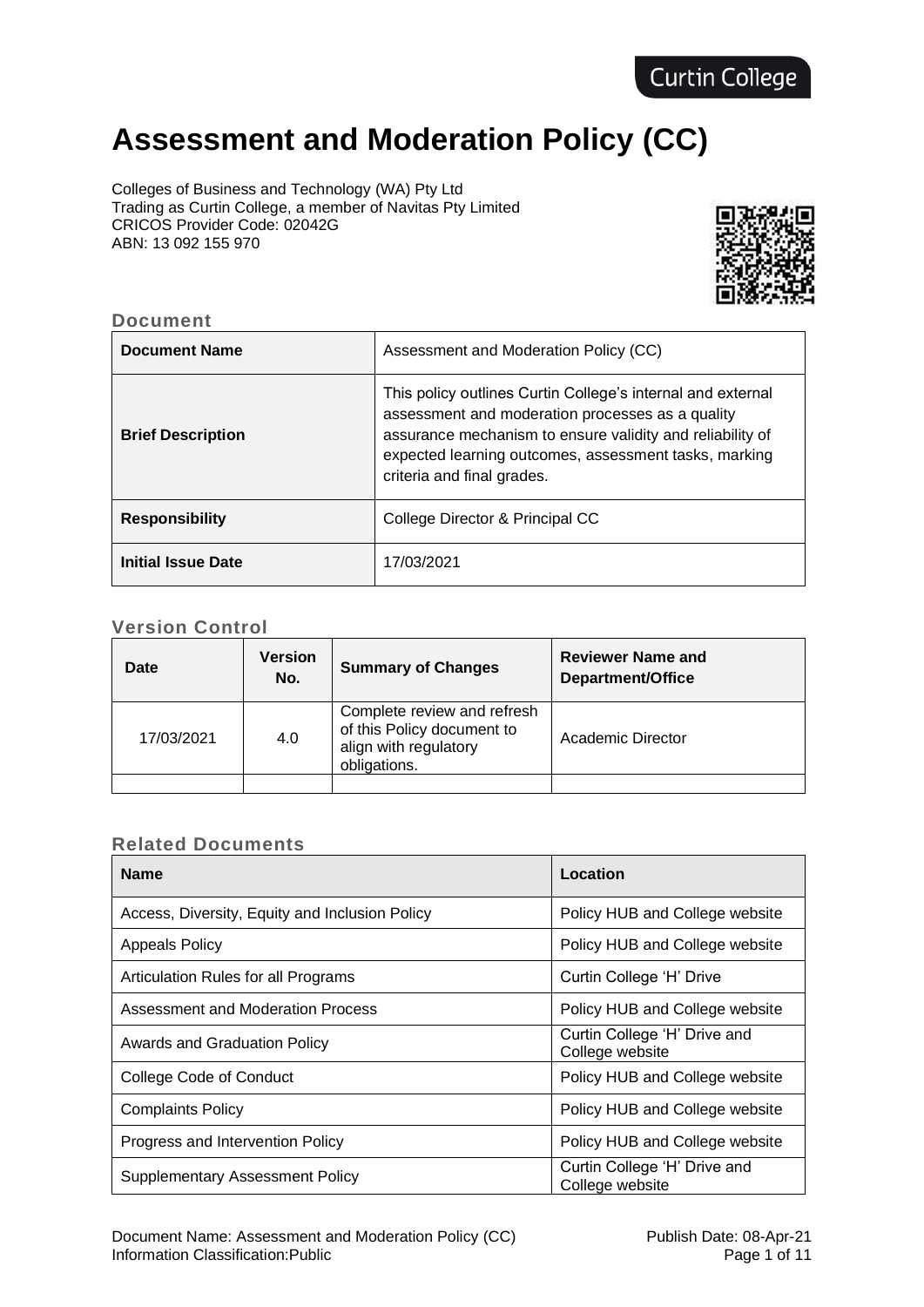# **Contents**

| 1              |  |
|----------------|--|
| 1.1            |  |
| 1.2            |  |
| 1.3            |  |
| 2              |  |
| 2.1            |  |
| 2.2            |  |
| 2.3            |  |
| 2.4            |  |
| 3              |  |
| 4              |  |
| 4.1            |  |
| 4.2            |  |
| 4.3            |  |
| 5              |  |
| 6              |  |
| $\overline{7}$ |  |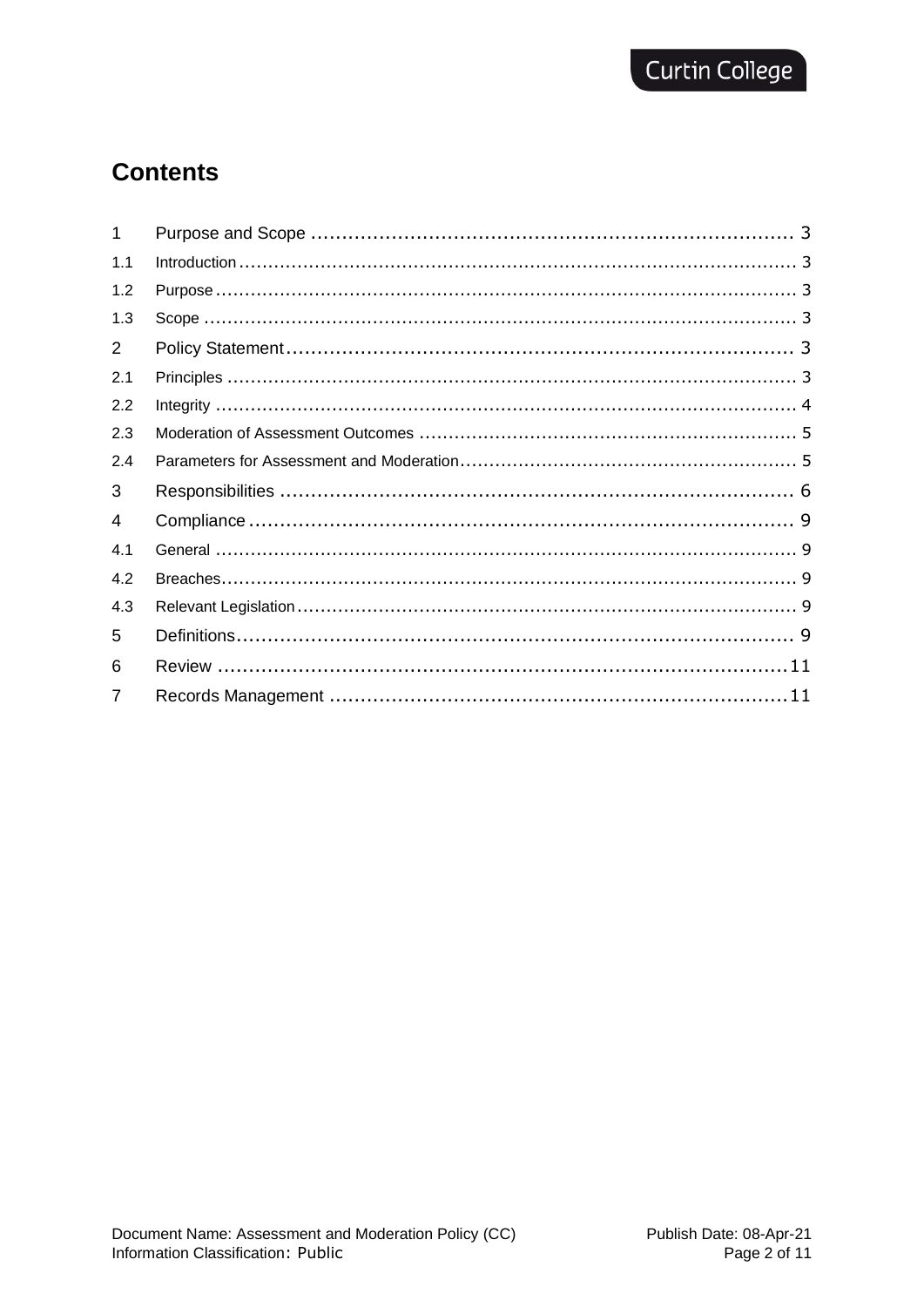## <span id="page-2-0"></span>1 Purpose and Scope

#### <span id="page-2-1"></span>1.1 Introduction

a) The *Assessment and Moderation Policy* ("**Policy**") sets out the approach of Curtin College (the "**College"**) relating to the management of the internal and external assessment and moderation processes at the College.

#### <span id="page-2-2"></span>1.2 Purpose

- a) The purpose of this Policy is to ensure that teaching staff at the College are making consistent and accurate assessment decisions in accordance with the criteria defined for the assessment items (see *Assessment and Moderation Procedure*).
- b) This Policy is also designed to verify the validity of assessment instruments and reliability of assessment decisions made by the College's teaching staff.
- c) Moderation of assessment covers the entire assessment event, including the design and post-event analysis of the fitness of the assessment of student learning.
- d) Assessment tasks and outcomes each require moderation to ensure consistency in measurement of student achievement of intended learning outcomes including between different markers and locations.

#### <span id="page-2-3"></span>1.3 Scope

- a) This Policy has been prepared in accordance with the:
	- i. Higher Education Standards Framework 2015 (Standards 1.4, 3.1, 3.2 and 5.3); and,
	- ii. Australian Qualifications Framework (AQF) in relation to Level 5 Diploma Programs.
- b) It therefore sets out how the College complies with relevant legal standards and regulations regarding Assessment and Moderation and applies to:
	- i. All campuses teaching Curtin College Diploma level subjects:
	- ii. All units;
	- iii. All staff assessing student work; and,
	- iv. All students completing assessment tasks.

### <span id="page-2-4"></span>2 Policy Statement

- <span id="page-2-5"></span>2.1 Principles
	- a) The College's overarching principle is that the needs of the student are paramount.
	- b) In addition, the College is of the view that assessment and moderation are subject to the following principles and expectations:
		- i. Students and their parents/guardians must have confidence that the College is applying consistent benchmarks;
		- ii. Moderation supports teachers to compare their judgments to either confirm or adjust decisions to reflect assessment integrity;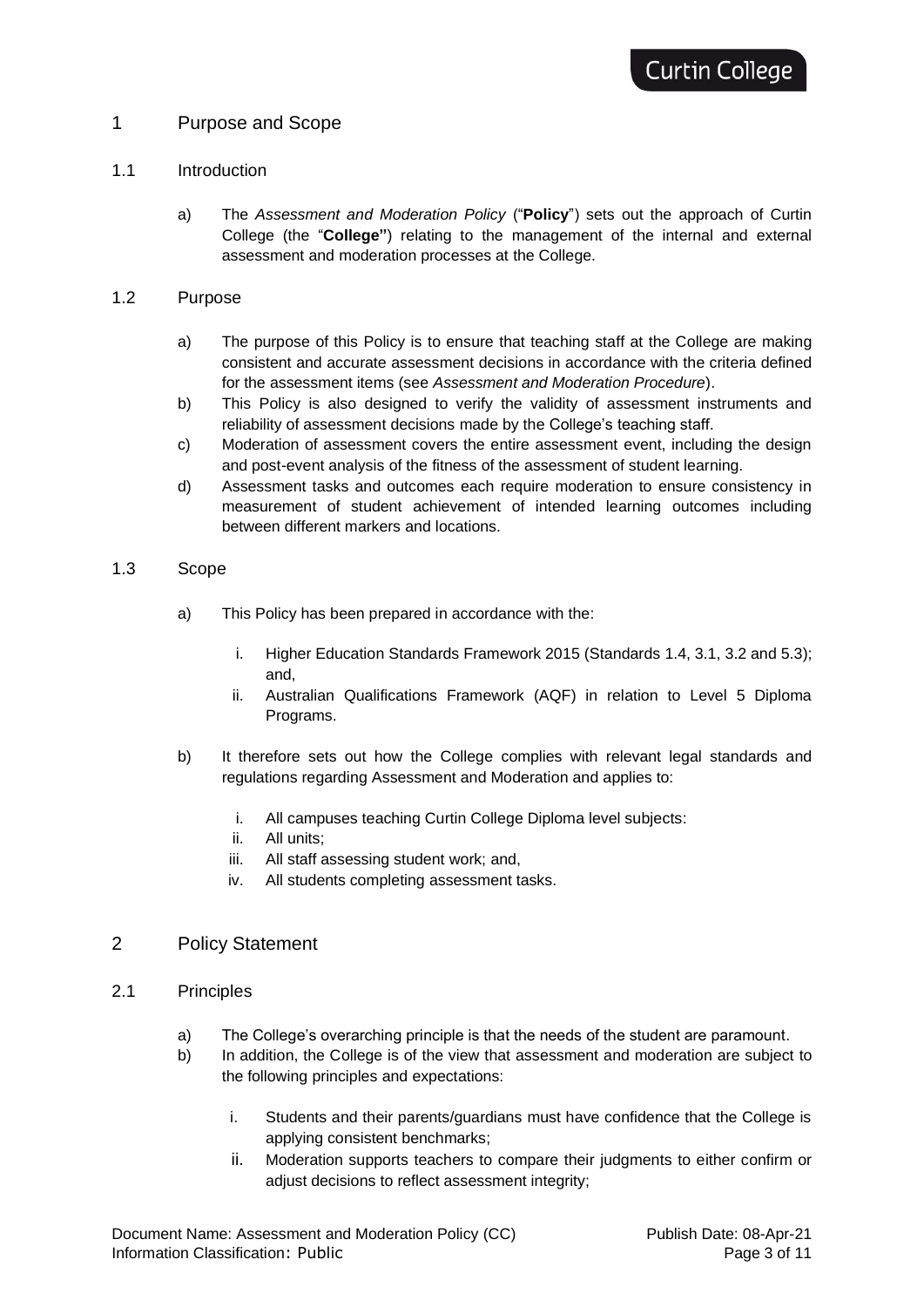- iii. All students should receive fair and equitable treatment in terms of marking and assessment within the College, its partner providers and between the College and the University Partner;
- iv. Teachers sharing evidence of learning and collaborating to establish a shared understanding of what quality of evidence looks like, assures the moderation process and increases the dependability of assessment judgments;
- v. Assessment practices will be subject to quality management processes;
- vi. Assessment practices will be manageable and sustainable for students and the institution;
- vii. Assessment design and methods will be fit for purpose and consistent with the intended learning outcomes;
- viii. Assessment methods will provide evidence of individual student achievement of the intended learning outcomes;
- ix. Assessment tasks will facilitate the student's ability to develop and demonstrate a range of graduate capabilities;
- x. The assessment profile will provide high quality and timely feedback to students to support their learning;
- xi. Assessment design will be inclusive and equitable, minimising potential differential advantage or disadvantage to students;
- xii. Assessment requirements will be communicated to students via unit outlines, the student portal and student services; all information will be easily accessible and available in a timely manner;
- xiii. The evaluation of requests to complete an assessment task later will be fair, transparent, equitable and auditable;
- xiv. Submission of student work and decisions relating to assessment will be appropriately evidenced;
- xv. Appropriate complaint and appeal provisions will be available in respect to relevant assessment decisions; and
- xvi. Any student that is not satisfied with the result or conduct of any formal internal appeal process, may access an external right of complaint or appeal.
- c) The College's guide to better practice, is detailed in [Curtin's Assessment and Student](https://policies.curtin.edu.au/findapolicy/)  [Progression Manual.](https://policies.curtin.edu.au/findapolicy/)
- d) The College's approach to assessment and moderation is illustrated in Figure 1 on the following page.

### <span id="page-3-0"></span>2.2 Integrity

- a) Major Assessment tasks also require moderation, which may require the appointment of a 'second examiner' for individual tasks worth more than 20% of the final assessment in the subject. The 'second examiner' may be another member of the unit teaching team or a discipline expert.
- b) Student numbers rather than names are to be used as identifiers on examination papers, to facilitate anonymity of candidates.
- c) If a member of staff has, or has had, a significant personal relationship with a student, assessment tasks submitted by that student should be marked by a third party.
- d) Course Design and Assessment and Moderation meet with the requirements as set out in HESF Standards 1.4.1 – 1.4.4 and 3.1.1 - 3.1.5, and the *Australian Qualifications Framework (AQF)* Level 5 Diploma Criteria and the *National Standards for Foundation Programs*.

Figure 1: Framework for Assessment and Moderation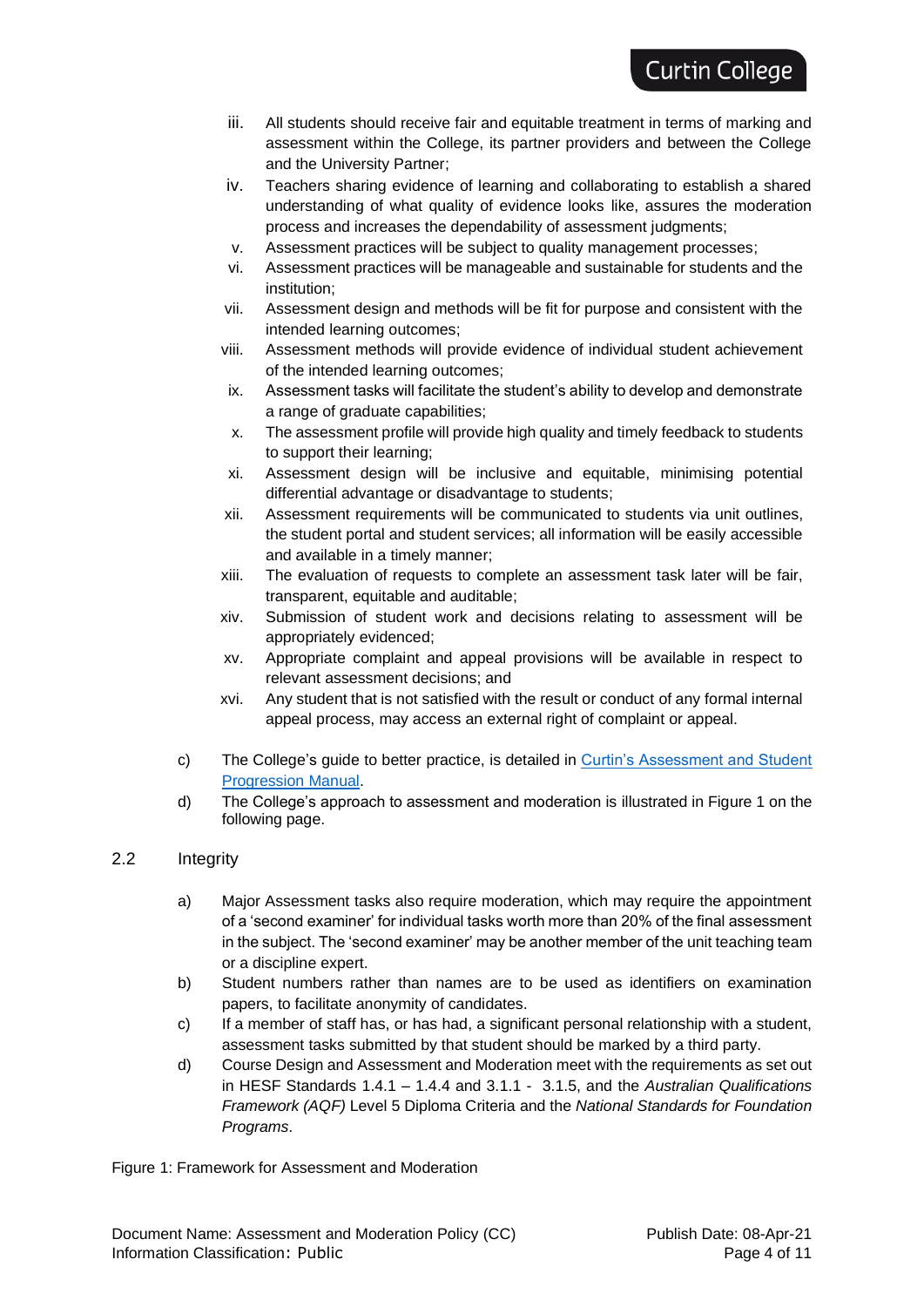# **Curtin College**



#### <span id="page-4-0"></span>2.3 Moderation of Assessment Outcomes

- a) Assessment outcomes should be moderated using appropriate methods, considering staff workloads and constraints including assessment timing.
- b) Where there are multiple instances of the subject and/or multiple people marking assessment tasks the College expects moderation of a selection of responses to assessment tasks.
- c) It is the responsibility of the Unit Coordinator to determine which responses should be moderated, in consultation with members of the Unit Teaching Team.
- d) Where there is more than one person marking an assessment task the use of marking schemes or grading descriptors indicating expected standards against assessment criteria will facilitate moderation of assessment outcomes.
- <span id="page-4-1"></span>2.4 Parameters for Assessment and Moderation
	- a) The College engages in activities to moderate assessments between multiple classes of the same unit.
	- b) The College engages in internal and external referencing of academic standards e.g. Benchmarking and External Referencing and peer review of assessment.
	- c) The College offers assessment extensions in regard to deferred and late submission of assessments where the assessment deadline is extended as a result of compassionate or compelling circumstances.
	- d) The College offers supplementary assessments.
	- e) Supplementary assessments are formally approved by the Board of Examiners for a student to undertake an additional assessment task in order to provide an opportunity for the student to pass the unit. Refer to the Supplementary Assessment Policy [HERE.](https://www.curtincollege.edu.au/about-curtin-college/policies-procedures/)
	- f) Service Taught Units Curtin University's policies on assessment and moderation apply in all service taught units.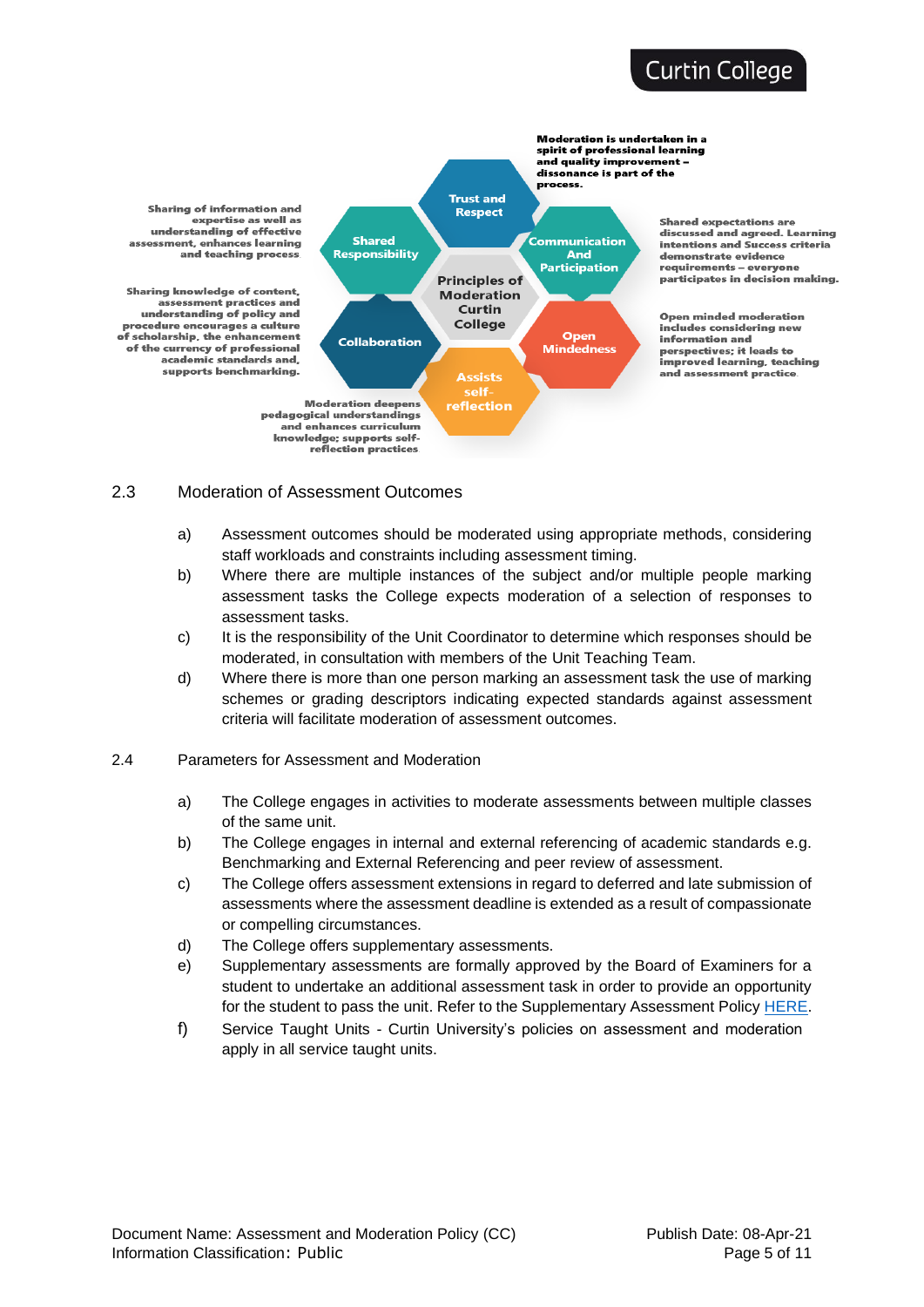# 3 Responsibilities

Each of the positions involved in implementing and achieving policy objectives and carrying out procedures are clearly described here

<span id="page-5-0"></span>

| Responsibility                                                                                                                           | <b>CDP</b> | <b>AD</b>    | Prog. Mgrs   | Unit Coords  | Lecturers | Academic Board | Prog. Advisory Committee | SAS | <b>MQRC</b>  | <b>LTC</b>   | <b>ALL</b> |
|------------------------------------------------------------------------------------------------------------------------------------------|------------|--------------|--------------|--------------|-----------|----------------|--------------------------|-----|--------------|--------------|------------|
| Consistency of assessment throughout each<br>course of study                                                                             |            | A/R          | $\mathsf{R}$ | $\mathsf{R}$ | S         |                | C                        | S   | S            | A            |            |
| Reporting to the Academic Board                                                                                                          |            | A            | S            | S            | S         |                | S                        | S   | $\mathsf{C}$ | $\mathsf{R}$ |            |
| Alignment of individual units and the coherence<br>of assessment tasks in each unit                                                      |            | Α            | $\mathsf{R}$ | ${\sf R}$    | R         |                | S                        |     | $\mathsf C$  | Α            |            |
| Convene 'unit' meetings to discuss similar<br>curriculum and assessment issues                                                           |            | A            | $\mathsf{R}$ | R            | S         |                |                          | S   | C            | A            |            |
| Reporting to the College's leadership team                                                                                               |            | R            | S            | S            | S         |                |                          |     | C            | A            |            |
| Conducting review of all unit outlines on an<br>annual basis as required                                                                 |            | A            | S            | $\mathbb S$  | S         |                | $\mathsf{R}$             |     | C            | S            |            |
| Conducting program reviews on a triennial<br>cycle or as required by major curriculum<br>change                                          |            | R            | S            | S            | S         |                | $\mathsf{R}$             |     | C            | A            |            |
| Reviewing the distribution of grades on a<br>trimester basis to ensure compliance with the<br>College's Assessment and Moderation Policy |            | Α            | S            | $\mathbb S$  | S         | $\mathsf{R}$   |                          |     | C            | A/R          |            |
| Development of Moderation Plan for each<br>trimester                                                                                     |            | $\mathsf{R}$ | $\mathbf S$  | S            | S         |                | $\mathsf{C}$             |     | C            | A            |            |
| Development of Assessment Plan for each<br>trimester to ensure alignment with learning<br>outcomes in each unit of study                 |            | R            | S            | S            | S         |                |                          |     | C            | A            |            |
| Establish moderation teams for each unit of<br>study                                                                                     |            | R            | S            | R.           | S         |                |                          |     | C            | A            |            |
| Arrange for external moderation as required                                                                                              |            | R            | S            | $\mathbb S$  | S         |                |                          | S   | C            | A            |            |
| Assuring student feedback mechanisms                                                                                                     |            | $\mathsf{R}$ | S            | s            | S         |                |                          | S   | C            | A            |            |
| $R =$ Responsible, A = Accountable, S = Supporting, C = Consulting, I = Informed.                                                        |            |              |              |              |           |                |                          |     |              |              |            |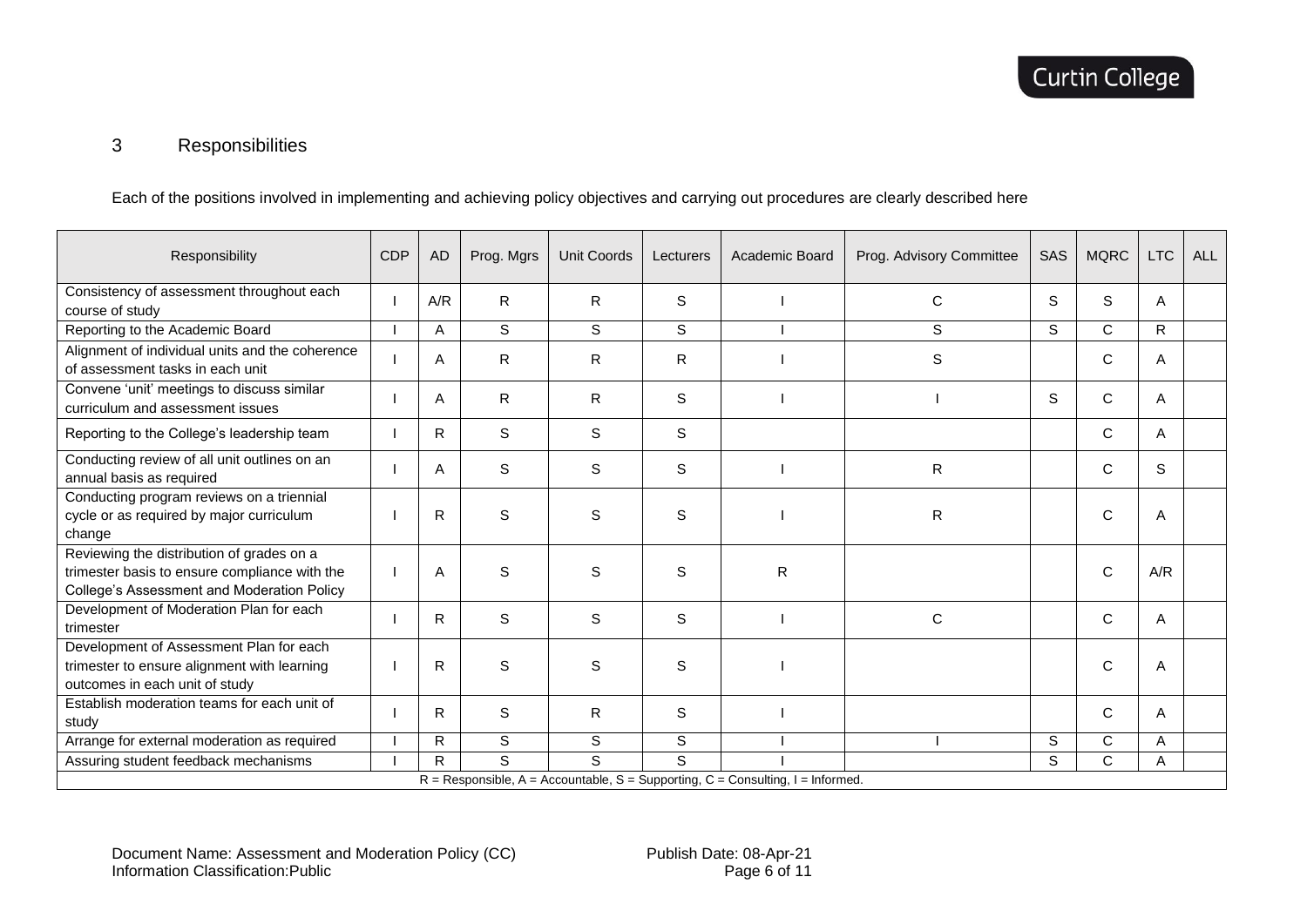# Curtin College

| Responsibility                                                                                                   | <b>CDP</b> | <b>AD</b>    | Prog. Mgrs   | <b>Unit Coords</b> | Lecturers    | Academic Board | Prog. Advisory Committee | <b>SAS</b> | <b>MQRC</b> | <b>LTC</b>   | <b>ALL</b> |
|------------------------------------------------------------------------------------------------------------------|------------|--------------|--------------|--------------------|--------------|----------------|--------------------------|------------|-------------|--------------|------------|
| Developing guidance for markers to ensure<br>consistency                                                         |            | A            | R.           | $\mathbb S$        |              |                |                          |            | C           | Α            |            |
| Nurturing culture of scholarship within the<br>Assessment and Moderation process                                 | A          | $\mathsf{R}$ | S            | S                  | S            |                |                          | S          | C           | $\mathsf{R}$ |            |
| Undertaking self-reflection and evaluation                                                                       |            | A            | $\mathsf{R}$ | $\mathsf{R}$       | $\mathsf{R}$ |                |                          |            | C.          | A            |            |
| Arrange and support external moderation and<br>peer review activities                                            |            | Α            | R            | S                  | S            |                |                          | S          | С           | Α            |            |
| Ensuring course accreditation process and<br>requirements are compliant                                          |            | R            | $\mathbb S$  | S                  | S            |                |                          | S          | Α           | Α            |            |
| Arranging external panels of 'experts' as<br>required                                                            |            | R            | $\mathbb S$  | $\mathbb S$        |              |                |                          | S          | C           | Α            |            |
| Reviewing the Assessment and Moderation<br>Policy and Procedure on at least a two-year<br>cycle                  |            | R            | $\mathbb S$  | S                  | S            |                |                          | S          | C           | Α            |            |
| Managing internal and external benchmarking<br>activities and processes                                          |            | $\mathsf{R}$ | S            | S                  | S            |                |                          |            | S           | A            |            |
| Managing continuous improvement of<br>Assessment and Moderation processes                                        |            | R            | R            | S                  | S            |                |                          |            | S           | Α            |            |
| Managing Assessment and Moderation at<br>partner providers of Curtin College courses                             |            | Α            | R            | S                  | S            |                |                          |            | S           | Α            |            |
| Mapping assessment tasks against learning<br>outcomes in each unit of study                                      |            | Α            | Α            | R                  | R            |                |                          |            | S           | C            |            |
| Mapping assessment and moderation activity<br>against regulatory requirements (eg, HESF and<br>AQF)              |            | A            | S            | S                  | S            |                |                          | S          | R           | Α            |            |
| Assuring appropriateness of communication to<br>students about Assessment and Moderation                         |            | Α            | R            | R                  | R            |                |                          | S          | C           | Α            |            |
| Making students aware of assessment<br>requirements and responsibilities in 1 <sup>st</sup> week of<br>trimester |            | $\mathsf{R}$ | $\mathsf{R}$ | A                  | A            |                |                          | S          | C           | Α            |            |
| $R =$ Responsible, A = Accountable, S = Supporting, C = Consulting, I = Informed.                                |            |              |              |                    |              |                |                          |            |             |              |            |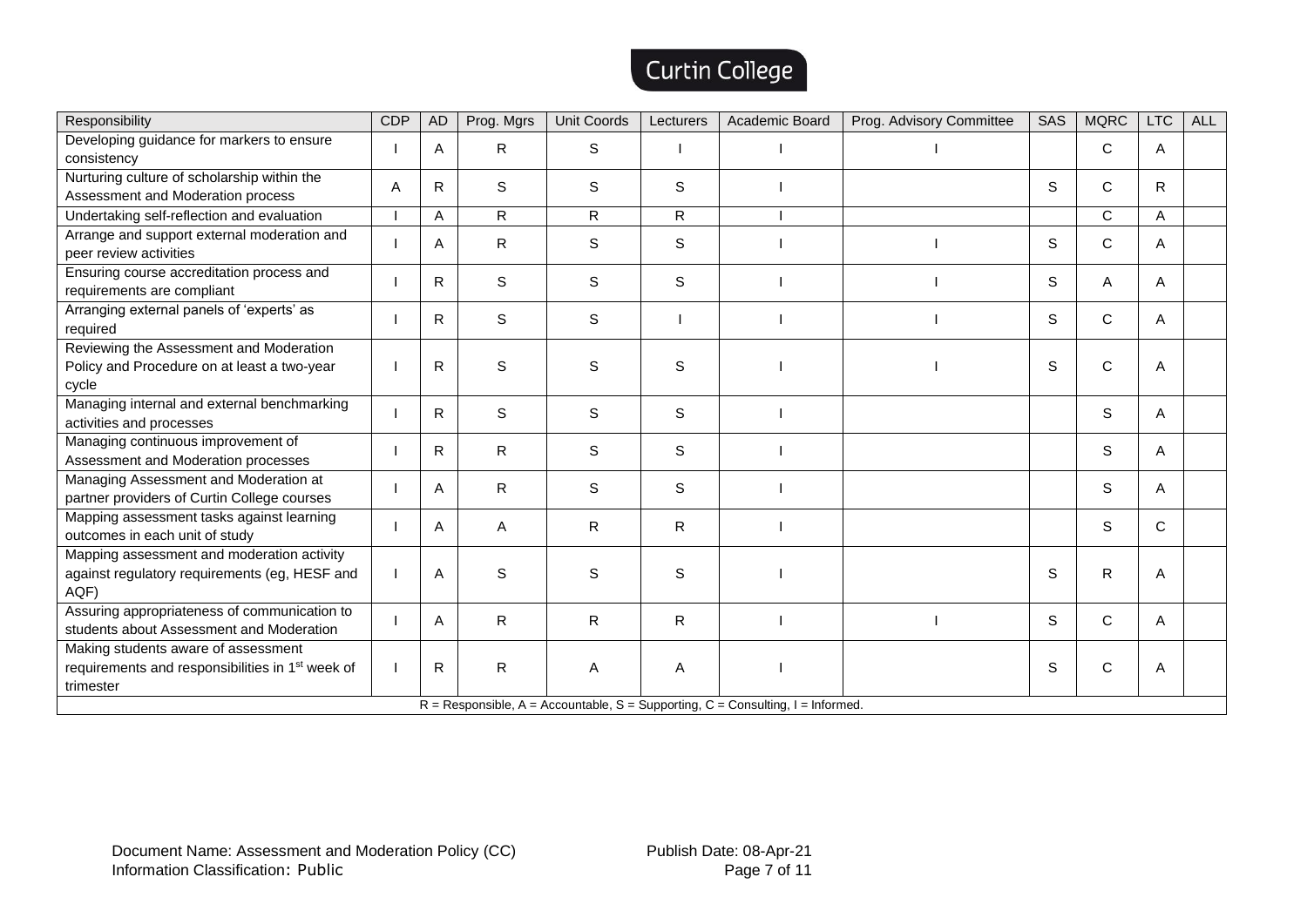# Curtin College

| Responsibility                                                                                                                                                                                                                                                                                                                                        | <b>CDP</b>                                                                        | <b>AD</b> | Prog. Mgrs   | <b>Unit Coords</b> | Lecturers | Academic Board | Prog. Advisory Committee | SAS | <b>MQRC</b> | LTC | <b>ALL</b> |
|-------------------------------------------------------------------------------------------------------------------------------------------------------------------------------------------------------------------------------------------------------------------------------------------------------------------------------------------------------|-----------------------------------------------------------------------------------|-----------|--------------|--------------------|-----------|----------------|--------------------------|-----|-------------|-----|------------|
| Assuring that assessment design includes both<br>formative and summative assessments with<br>clearly defined criteria and standards and<br>appropriate to the learning participation mode of<br>the students (ie, synchronous on campus;<br>bichronous on campus and on video<br>conferencing and asynchronous via supported<br>online participation) |                                                                                   | R         | R            | R.                 | S         |                | С                        |     |             | Α   |            |
| Developing and implementing marking schemes<br>and rubrics                                                                                                                                                                                                                                                                                            |                                                                                   | R         | R            | R.                 | S         |                |                          |     |             | Α   |            |
| Managing student complaints and appeals                                                                                                                                                                                                                                                                                                               |                                                                                   | A         | S            | S                  | S         |                |                          | R   | R           | Α   |            |
| Managing periodic review of performance at unit<br>level                                                                                                                                                                                                                                                                                              |                                                                                   | R         | S            | S                  | S         |                |                          | S   | C           | Α   |            |
| Managing the quality assurance arrangements<br>for Assessment and Moderation                                                                                                                                                                                                                                                                          |                                                                                   | R.        | R            | S                  | S         |                | C                        |     | S           | Α   |            |
| Assuring that Learning Outcomes in each unit<br>and Assessment and Moderation processes in<br>each unit of study comply with HESF Standard<br>clauses $1.4.1 - 1.4.4$                                                                                                                                                                                 |                                                                                   | R         | R            | S                  | S         | A              |                          | S   | S           | Α   |            |
| Assuring that Course Design processes are<br>compliant with HESF Standard 3.1.1 to 3.1.5                                                                                                                                                                                                                                                              |                                                                                   | R         | $\mathsf{R}$ | S                  | S         | A              | C                        | S   | R           | Α   |            |
|                                                                                                                                                                                                                                                                                                                                                       | $R =$ Responsible, A = Accountable, S = Supporting, C = Consulting, I = Informed. |           |              |                    |           |                |                          |     |             |     |            |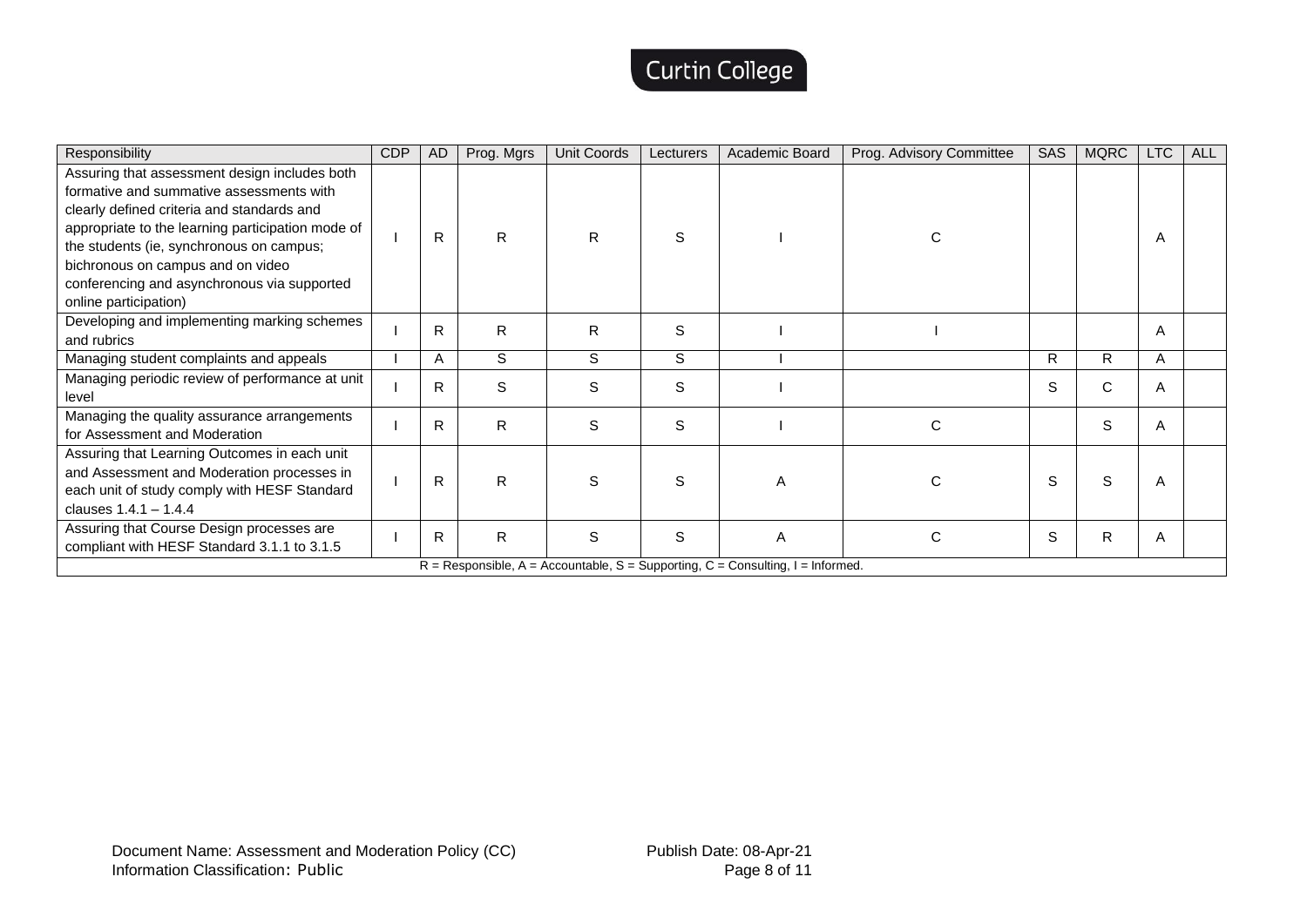## <span id="page-8-0"></span>4 Compliance

### <span id="page-8-1"></span>4.1 General

- a) The Academic Director and Program Managers will ensure that all Unit Coordinators and Lecturers are made aware of the requirements of this policy.
- b) These requirements are documented in the Curtin College and Curtin University Agreement (renewed in 2017 for 10 years).
- c) General staff meeting agenda provide for Policy and Procedural updates by the Manager Quality, Risk and Compliance.
- d) Teaching Staff Hub in the Learning Management System (Moodle) accommodates a section for Policy and Procedures updates, this is supported by individual email communications.
- e) Specific discipline moderation meetings review changes to Policy and Procedure and implement any required changes.

### <span id="page-8-2"></span>4.2 Breaches

- a) Breaches of policy compliance may result in disciplinary action being taken against the offender.
- b) Breaches will result in mandatory training for staff found to be in breach of the Policy and associated Procedure.
- <span id="page-8-3"></span>4.3 Relevant Legislation
	- a) The College has the responsibility to maintain compliance with the laws within Australia.
	- b) All College users are responsible for aiding the College in identifying relevant legislation and for complying with all relevant legislation.
	- c) The following pieces of legislation apply to the College's management and oversight of Assessment and Moderation:
		- i. Education Services for Overseas Students Act 2000 (registered 15 March 2021): [Education Services for Overseas Students Act 2000 \(legislation.gov.au\);](https://www.legislation.gov.au/Details/C2021C00143) [The ESOS legislative framework \(internationaleducation.gov.au\);](https://internationaleducation.gov.au/regulatory-information/Education-Services-for-Overseas-Students-ESOS-Legislative-Framework/ESOS-Regulations/Pages/default.aspx)
		- ii. National Code of Practice for Providers of Education and Training to Overseas Students 2018: [National Code of Practice for Providers of Education and Training](https://www.legislation.gov.au/Details/F2017L01182)  [to Overseas Students 2018 \(legislation.gov.au\)](https://www.legislation.gov.au/Details/F2017L01182)
		- iii. Higher Education Standards Framework (Threshold Standards) 2015: Higher Education Standards Framework 2015 | Tertiary Education Quality and Standards Agency (tegsa.gov.au); and,
		- iv. National Standards for Foundation Programs: FP Standards pdf.pdf [\(internationaleducation.gov.au\)](https://internationaleducation.gov.au/Regulatory-Information/Education-Services-for-Overseas-Students-ESOS-Legislative-Framework/ESOS-Regulations/Documents/FP_Standards_pdf.pdf)

### <span id="page-8-4"></span>5 Definitions

a) Unless the contrary intention is expressed in this Policy, the following words (when used in this policy) have the meaning set out below: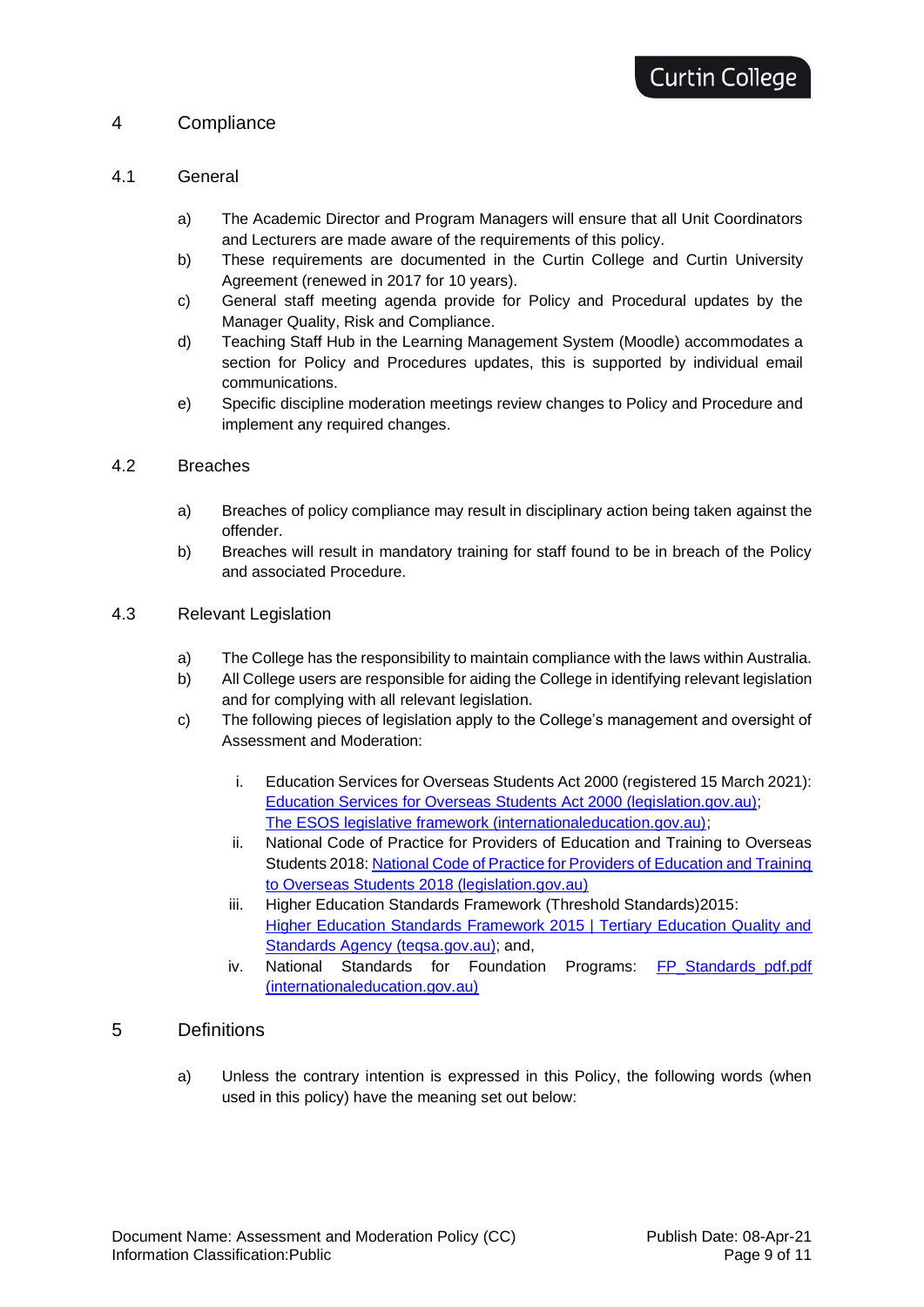| <b>Term</b>                                | <b>Meaning</b>                                                                                                                                                                                                                                                                                                                                                                                                                                                                         |  |  |  |  |  |  |
|--------------------------------------------|----------------------------------------------------------------------------------------------------------------------------------------------------------------------------------------------------------------------------------------------------------------------------------------------------------------------------------------------------------------------------------------------------------------------------------------------------------------------------------------|--|--|--|--|--|--|
| Assessment                                 | Refers to the method(s) and procedures by which a student's academic progress<br>and performance is measured in a unit. This includes all forms of assessment<br>completed online or face to face.                                                                                                                                                                                                                                                                                     |  |  |  |  |  |  |
| <b>Assessment Criteria</b>                 | Metrics used to measure the degree to which a student has achieved the intended<br>learning outcomes for the unit.                                                                                                                                                                                                                                                                                                                                                                     |  |  |  |  |  |  |
| <b>Assessment</b><br><b>Extension</b>      | To complete an assessment task or submit an assignment at a later date                                                                                                                                                                                                                                                                                                                                                                                                                 |  |  |  |  |  |  |
| <b>Blind Marking</b>                       | Is when the person marking the assessment does not have information enabling the<br>submitting student to be identified, it can be a control against bias.                                                                                                                                                                                                                                                                                                                             |  |  |  |  |  |  |
| <b>Consensus</b><br><b>Moderation</b>      | Where teaching staff come together and individually mark a selection of papers and<br>then compare outcomes. Useful for large cohorts to assist in a common understanding<br>of standards                                                                                                                                                                                                                                                                                              |  |  |  |  |  |  |
| <b>Double Marking</b>                      | Requiring two different staff to mark the same piece of work submitted for<br>assessment, where the original marks and comments are seen by the second marker.                                                                                                                                                                                                                                                                                                                         |  |  |  |  |  |  |
| <b>Double Blind</b><br><b>Marking</b>      | where the second marker undertakes marking without information regarding the<br>submitting student or the original marker's identity and is not provided the original<br>marker's comments or marks.                                                                                                                                                                                                                                                                                   |  |  |  |  |  |  |
| <b>Exchange Marking</b>                    | Requiring two staff members to exchange certain pieces of student work for marking,<br>so that (for example) a lecturer in Curtin Perth marks the examination scripts of Curtin<br>Singapore students and vice versa.                                                                                                                                                                                                                                                                  |  |  |  |  |  |  |
| <b>External Moderation</b>                 | Having some assessment tasks common to those of another course or institution and<br>applying collaborative or cross marking techniques.                                                                                                                                                                                                                                                                                                                                               |  |  |  |  |  |  |
| <b>External referencing</b>                | In the context of the Higher Education Standards Framework (Threshold Standards)<br>2015 "means a process through which a higher education provider compares an<br>aspect of its operations with an external comparator(s) e.g. comparing the design of a<br>course of study and/or student achievement of learning outcomes with that of a course<br>from another provider", Curtin College covers this through participation in Peer Review<br>activities in the Peer Review Portal. |  |  |  |  |  |  |
| <b>Major Assessment</b><br>Task            | Any task contributing 20% or more towards the final mark or grade for the subject                                                                                                                                                                                                                                                                                                                                                                                                      |  |  |  |  |  |  |
| <b>Marking Scheme</b>                      | an indication of the expected standards for levels of achievement of the assessment<br>criteria                                                                                                                                                                                                                                                                                                                                                                                        |  |  |  |  |  |  |
| <b>Moderation</b>                          | The quality assurance process to ensure consistency of marking in assessments and<br>exams within units and consistency of assessment for all students enrolled in the unit<br>- both within a study period and across different study periods                                                                                                                                                                                                                                         |  |  |  |  |  |  |
| <b>Panel Marking</b>                       | Independent but concurrent assessment by two or more markers. It may be used for<br>transient assessment work such as oral presentations, performance or clinical<br>placement assessments.                                                                                                                                                                                                                                                                                            |  |  |  |  |  |  |
| <b>Partner Provider</b>                    | An institution that provides a program which is CRICOS registered as being offered by<br>Curtin College, who, for the purposes of this document oversees all matters relating to<br>the delivery of those programs.                                                                                                                                                                                                                                                                    |  |  |  |  |  |  |
| Post-assessment<br>moderation              | includes quality control processes during and after marking to ensure consistent and<br>accurate assessment decisions in accordance with published assessment criteria<br>and standards of achievement.                                                                                                                                                                                                                                                                                |  |  |  |  |  |  |
| <b>Pre-assessment</b><br><b>Moderation</b> | A quality assurance process that aims to ensure the appropriateness, fairness,<br>clarity and standard of assessment tasks and resources before they are used for<br>assessment                                                                                                                                                                                                                                                                                                        |  |  |  |  |  |  |
| <b>Program Manager</b>                     | A Curtin College staff member with responsibilities to coordinate and manage the<br>teaching delivery, assessment and moderation process for each unit in their<br>designated program.                                                                                                                                                                                                                                                                                                 |  |  |  |  |  |  |
| <b>Rubric</b>                              | A marking guide used to evaluate the quality of students' assessment submissions<br>and constructed responses i.e., a set of criteria for grading assessment                                                                                                                                                                                                                                                                                                                           |  |  |  |  |  |  |